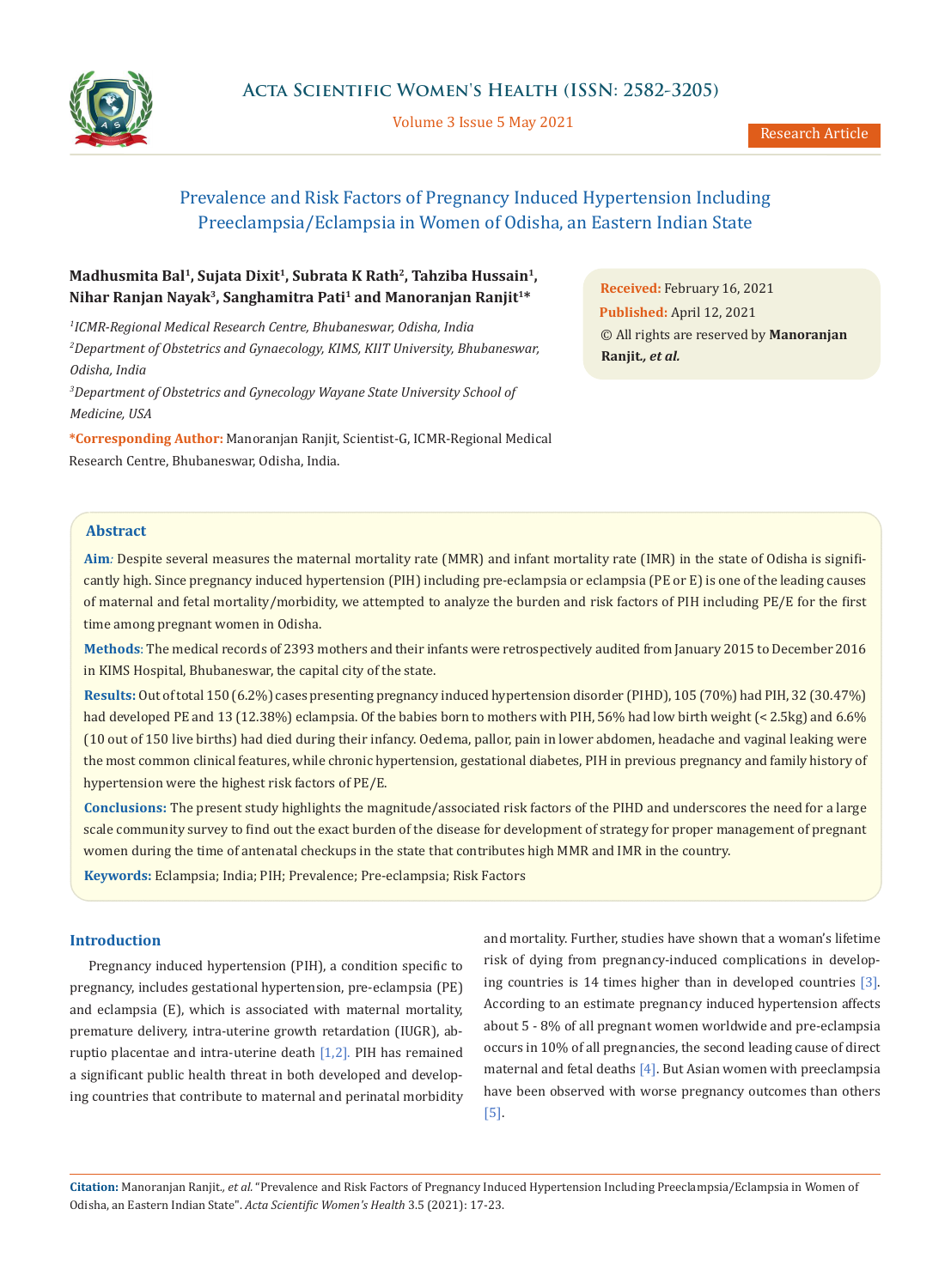Maternal mortality is one of the indices used to evaluate a country's health care delivery and country's economical developmental stage  $[6]$ . Further reduction of maternal deaths is a high priority for the international community, especially in view of increased attention on the Millennium Development Goals (MDGs). MDGs created goals for maternal and child health that requires countries to have reduced by 2015 maternal mortality ratio by 75% compared to that of 1990. However according to recent data the MMR/IMR (235/51) in Odisha is very high compared to the national level (178/40) (SRS 2010-12 and SRS 2013) [7] warranting an in-depth study. According to a recent report based on nationwide survey the prevalence of preeclampsia in India is  $8-10\%$  [8]. Numerous risk factors for pre-eclampsia have been suggested but only some have actually been established in multivariate models that permit simultaneous control for possible confounders. As suggested, ethnicity could be a risk factor for developing preeclampsia because of difference in the prevalence of in different populations and different ethnic groups [9,10]. Since the population of Odisha is genetically heterogeneous [11] and no clear information on the prevalence and risk factors of PIH is known, there is a need for obtaining such information in order to generate evidences for effective decision making to prevent and control the disease. Keeping in view of this the present study was conducted to explore the prevalence and risk factors of PIH including PE/E in pregnant women of Odisha.

#### **Materials and Methods**

The present retrospective study was carried out in Kalinga Institute of Medical Sciences (KIMS) Hospital, (KIIT University), Bhubaneswar, Odisha. Being a leading medical institute in the state it provides comprehensive obstetric care for the people of Odisha and neighboring states. It also offers teaching and training to both medical under graduate and post graduates. The present hospital based retrospective study was conducted for the period  $1<sup>st</sup>$  January 2015 to  $31<sup>st</sup>$  December 2016. A total number of 4056 pregnant women registered and/or admitted to the Obstratic and Gynecology Department of KIMS Hospital, Bhubaneswar for antenatal check up and/or delivery during this period. The details of the pregnant women were extracted from the medical record department of KIMS Hospital. Every medical chart was reviewed to collect the data. The pregnant women with a gestational age of 20 weeks or greater were included in the study. Pregnant women's gestational age was measured based on women recall of the last menstrual period (LMP). Exclusion criteria were: women with multiple pregnancies, women with proteinuria at less than 20 weeks' gestation and pregnancies complicated by foetal malformations. The demographic data, obstetric history, gestational age of delivery, blood pressure, infant weight and sex, maternal and neonatal

outcomes were collected in the pretested format.

PIH was defined as those pregnant women with hypertension [systolic blood pressure (SBP) ≥140 mmHg and/or diastolic blood pressure (DBP) ≥90 mmHg] at or after 20 weeks gestation without proteinuria, where as pre-eclampsia is defined as the presence of proteinuria along with symptoms of PIH. The eclampsia is defined as new onset of generalized tonic-clonic seizure and/or unexplained coma during pregnancy or postpartum in a woman with signs or symptoms of preeclampsia. Blood pressure readings were taken while the woman was seated in the upright position using a mercury sphygmomanometer apparatus which covers two-thirds of the upper arm. Proteinuria was assessed using urine dipstick method and was part of the routine investigation for all pregnant women. Those women having protein level of 1+ classified as having proteinuria.Low birth weight was defined as weight of newborns below 2.5 kg at term or below tenth percentile for the gestational age. As per WHO Preterm birth was defined as birth below 37 weeks gestation.

Our study being based on retrospective analysis of data in women who received standard management at the hospitals do not need approval of institute's ethics committee. Communication with the hospital administrators were made through formal letter and the purpose of the study has been informed and confidentiality of the patient has been maintained.

 The quantitative data were entered and analyzed using the SPSS version 16.0 (SPSS Inc.) to generate frequencies, means and odds ratios. P-value of 0.05 was set as the significance level.

#### **Results**

During the study period  $(1^{st}$  January 2015 to 31<sup>st</sup> December 2016), a total number of 4056 women were registered for ANC and out of them 2393 cases filled up the criteria for inclusion in the present study. Out of them 150 women were diagnosed to have PIHD thus the prevalence was 6.26% (150 out of 2393). Those with PIHD were older than those without PIHD (median age 30 and 26 respectively, p = 0.0009). Out of the total PIHD cases included, 70.0% (105 out of 150) continued to be hypertensive (PIH), 30.47 (32 out of 105) pre-eclampsia and 12.38% (13 out of 105) eclampsia. Of the babies born to mothers with PIHD 56.0% (84 out of 150) had low birth weight compared to 9.3% (209 out of 2243) among those born without PIHD. Of those women who had PIHD, 52.7% (79 out of 150) delivered their babies before 37 weeks of gestation where as only 10.7% (241 out of 2243) was seen in case of women without PHID (n = 2243). The delivery outcome of each group of patients has been depicted in table 1.

**Citation:** Manoranjan Ranjit*., et al.* "Prevalence and Risk Factors of Pregnancy Induced Hypertension Including Preeclampsia/Eclampsia in Women of Odisha, an Eastern Indian State". *Acta Scientific Women's Health* 3.5 (2021): 17-23.

18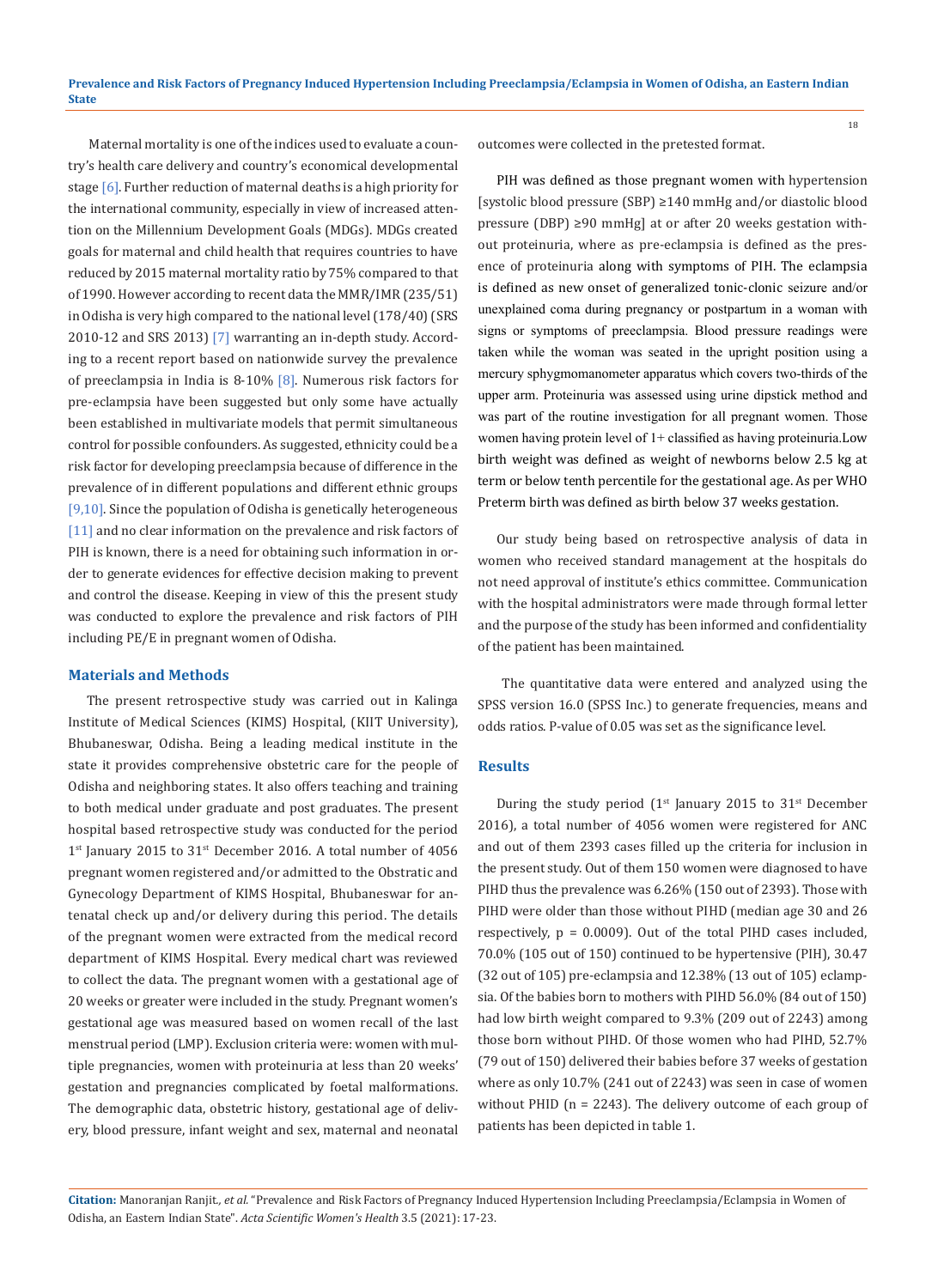**Prevalence and Risk Factors of Pregnancy Induced Hypertension Including Preeclampsia/Eclampsia in Women of Odisha, an Eastern Indian State**

| <b>Variables</b>                         | <b>PIH</b><br>$(n = 105)$ | Pre-eclampsia<br>$(n = 32)$ | Eclampsia $(n = 13)$ | P value   |
|------------------------------------------|---------------------------|-----------------------------|----------------------|-----------|
| Mean Age (Years)                         | $27.50 \pm 4.44$          | $25.93 \pm 3.37$            | $24 \pm 3.65$        | 0.007     |
| Systolic Blood Pressure (mmHg)           | $154.09 \pm 16.38$        | $159.46 \pm 19.32$          | $162.76 \pm 28.39$   | 0.134     |
| Diastolic Blood Pressure (mmHg)          | $93.62 \pm 11.45$         | $105.8 \pm 12.45$           | $106.92 \pm 13.77$   | < 0.001   |
| Mean Pulse rate                          | $88 \pm 24.83$            | $96.85 \pm 25.66$           | $93.66 \pm 10.82$    | 0.173     |
| Mean Gestational age (Weeks) of delivery | $35.78 \pm 3.52$          | $34.53 \pm 4.30$            | $32.20 \pm 4.09$     | 0.003     |
| Intra Uterine Growth Retardation         | 5                         | 15                          | 6                    | < 0.001   |
| Birth Weight (kg)                        | $2.48 \pm 0.70$           | $2.04 \pm 0.67$             | $1.73 \pm 0.36$      | < 0.001   |
| Infant Death                             | 2                         | 3                           | 5                    | P < 0.001 |
| Sex of Infant                            |                           |                             |                      |           |
| Male                                     | 56                        | 19                          | 6                    | 0.008     |
| Female                                   | 49                        | 13                          |                      |           |

**Table 1:** Clinical and Delivery outcome variables among the pregnant women with PIH and Preeclamsia/Eclampsia.

 Out of 150 mothers with PIHD one hundred twenty three (82%) delivered by caesarean section (CS) and 27 (18%)-had an assisted delivery. The major reasons for caesarean section delivery were previous CS, macrosomia, breech presentation and slow progress. Intra uterine growth retardation was observed in 26 cases out of which 21 belong to pre-eclampsia/eclampsia and 5 belongs to PIH group. Women who were multigravida (55 out of 150, 36.6%) were less likely to develop PIH compared to primagravid (95 out of 150, 63.3%) and the association was statistically significant (OR 2.04, p < 0.0001). No difference in the sex of the infant was observed between the PIH and PE/E groups. Significantly high infant mortality was found in PE/E group (8 out of 45, 18%) compared to cases with only PIH (2 out of 105, 1.9%). No significant difference was observed regarding systolic pressure and mean pulse rate among the three groups (PIH, pre-eclampsia and eclampsia). However, diastolic pressure was significantly higher (P < 0.0001) in pre-eclampsia and eclampsia cases compared to PIH cases (Table 1). The most common symptoms experienced was headache (18%) vomiting (12%), epigastric pain (8%), chest pain or dyspnoea (2%), back pain (2.7%), blurring of vision (3.3%) and HELP syndrome (1.3%). Oedema was present in 88 (58.7%), pain in lower abdomen in 44 (29.3%). Fluid leaking from the vagina suggesting premature rupture of membrane was present in 21 (14%) of the PIH cases. Loss of foetal movement was observed in 2.7% and oligohydrominos in 2% of pregnancy with PIH (Figure 1). Nifedipine and Labetelol was the drug of choice for management of PIHD.



19

**Figure 1:** Clinical features among the pregnant women with pregnancy induced hypertension and preeclampsia/eclampsia.

Out of 150 PIHD cases, 111 mothers had other systemic diseases. These were chronic hypertension (diastolic > 80mm Hg) at booking (31.42%), hypothyroidism (26.66%) and gestational diabetes (4.76%) and/or family history of chronic diseases (family diabetic: 16.19%, family hypertension: 11.42% and family hypothyroidism: 3.80%). While, at least 40% of women having pre-eclampsia and 61.5% of women having eclampsia were either having chronic disorders or having family history of chronic diseases. On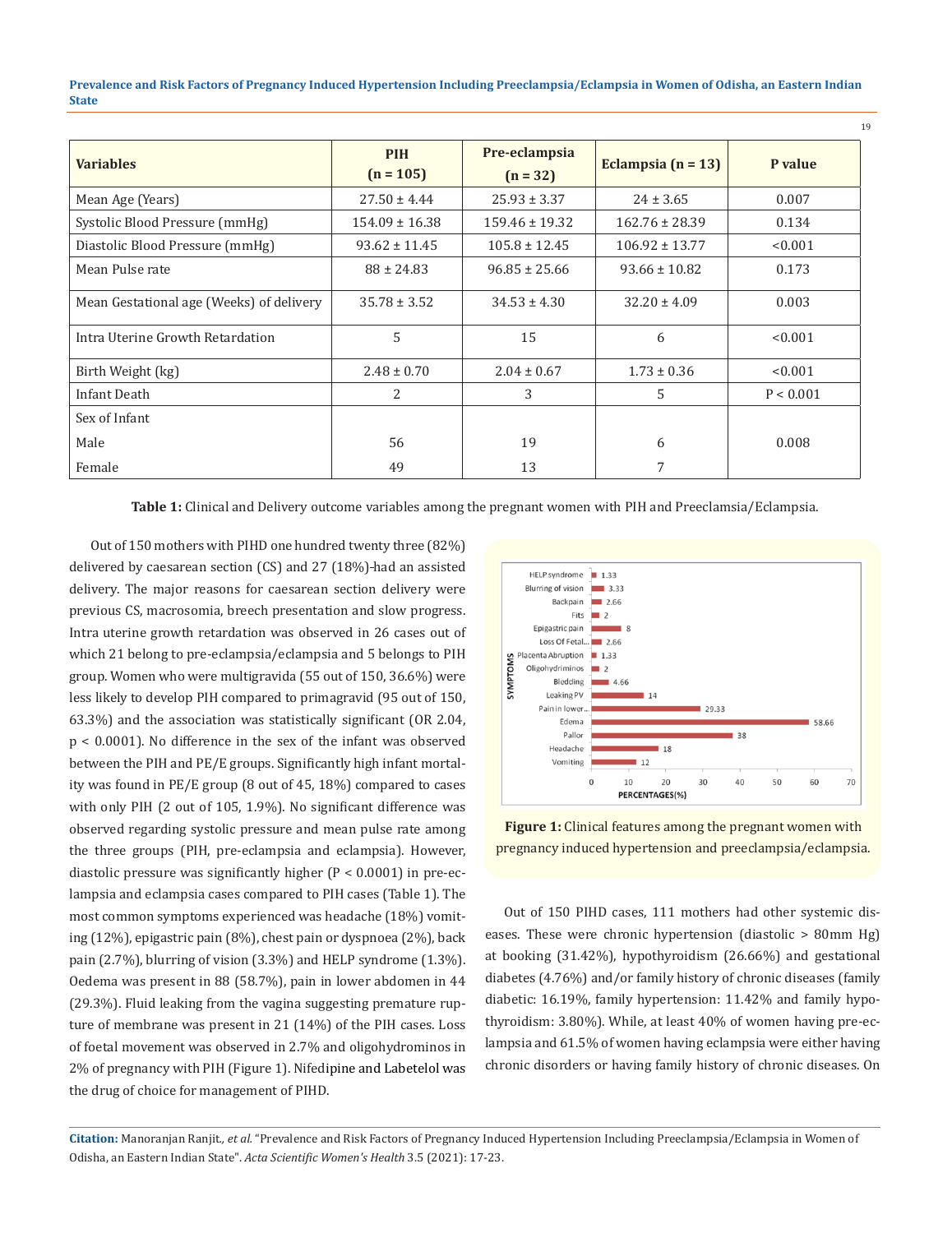**Symptoms Total No Total No of Cases of Cases PIH Preeclampsia Eclampsia Odds Ratio 95% CI** Diabetics  $\begin{array}{|c|c|c|c|c|c|c|c|} \hline \end{array}$  9 8 0 0 1 1 0.2756 0.0334 to 2.2711 Hypothyroidism 28 22 4 2 0.5804 0.2179 to 1.5459 Gestational Diabetics  $\begin{array}{|c|c|c|c|c|c|c|c|c|} \hline 5 & 1 & 3 & 1 & 10.147 & 1.1009 \text{ to } 93.5099 \hline \end{array}$ Chronic Hypertension | 33 | 21 | 9 | 3 | 1.4545 | 0.6434 to 3.2881 PIH in early pregnancy | 7 | 2 | 3 | 2 | 6.4375 | 1.1998-34.5414 Family Diabetic 17 15 1 1 0.2791 0.0611 to 1.2754 Family Hypertension 2008 12 4 5 5 3 5.4595 1.5518 to 19.2077 Family Hypothyroidism 2 0 2 0 0.0 0.0

analysis it is evident that women with chronic hypertension, gestational diabetes, PIH in previous pregnancy and family history of hypertension had greater chance of developing pre-eclampsia and eclampsia among the PIH cases (P < 0.0001) (Table 2).

**Table 2:** Personal and family history of chronic diseases among the pregnant women with PIH and PE/E.

#### **Discussion**

Pregnancy induced hypertension is a serious and poorly understood complication of pregnancy, which can progress to pre-eclampsia and eclampsia, is an important cause of maternal mortality in developing countries  $[12]$ . It also contributes to morbidities (acute and long-term), perinatal deaths, preterm birth, and intrauterine growth retardation [13]. The prevalence of hypertensive disorder in pregnancy varies according to geographic regions of world and ranges from  $1.5\%$ -7.5% [3]. We evaluated a large study population over a two-year period in a large maternity centre in Bhubaneswar for the prevalence of PIH including pre-eclampsia and eclampsia. This is one of the large maternity centers in Bhubaneswar dealing with over 2500 deliveries a year. Our data shows the prevalence of PIHD to be 6.2% in Bhubaneswar, an eastern Indian city similar with a study done at Pune, situated in western part of India  $[8]$ . However, it is lower than the findings of studies conducted in Ethiopia (7.6%), Birmingham (11.9%), and Nigeria (16%) [14-16]. The variations can be attributed to racial differences, socioeconomic status and some other parameters like parity and age**.** In India, the incidence of preeclampsia is reported to be 8-10% and eclampsia in 0.71% of the pregnancies  $[8]$ . But we have observed PIH 4.4% (105 out of 2393), preeclampsia in 1.3% (32 out of 2393 pregnancies) and eclampsia in 0.5% (13 out of 2393 pregnancies) of the study population. The variation of pre-eclampsia/eclampsia prevalence not only due to geographic differences and study design, but may also be attributed to differences in diagnostic capacities or accessibility of services [17]. Some workers may have used PIH and PE interchangeably. Moreover, population based study and hospital based study would yield different prevalence. One of the reasons for low incidence of preeclampsia/eclampsia in our study might be that our study population is a small section of the total population (woman with affluent economical background) those primarily seeks antenatal care at tertiary care facility/corporate hospitals and hence smaller local/regional studies may be conducted at different parts of the state in different population to estimate the real burden of PIHD.

Age has an important influence on the incidence of hypertensive disorders of pregnancy. In our study highest incidence of the hypertensive disorders occurred among those aged 30 years. This could be because the majority of conceptions take place in this age group in our country. But other studies showed that young primigravidae under 20 years and all patients over 30 years have an increased chance of hypertension [18]. In our study majority of pre-eclampsia and eclampsia were apparently higher in younger pregnant women (less than 30 years) in contrast to other studies which showed pre-eclampsia is more frequent in patients younger than 21 years of age and in older than 35. One explanation can be that, our study population being urban based there is delay in the age of marriage and exercise of reproductive choice.

We have got a significant difference in the mean age of years among the three groups' i.e. PIH, pre-eclampsia and eclampsia.

**Citation:** Manoranjan Ranjit*., et al.* "Prevalence and Risk Factors of Pregnancy Induced Hypertension Including Preeclampsia/Eclampsia in Women of Odisha, an Eastern Indian State". *Acta Scientific Women's Health* 3.5 (2021): 17-23.

20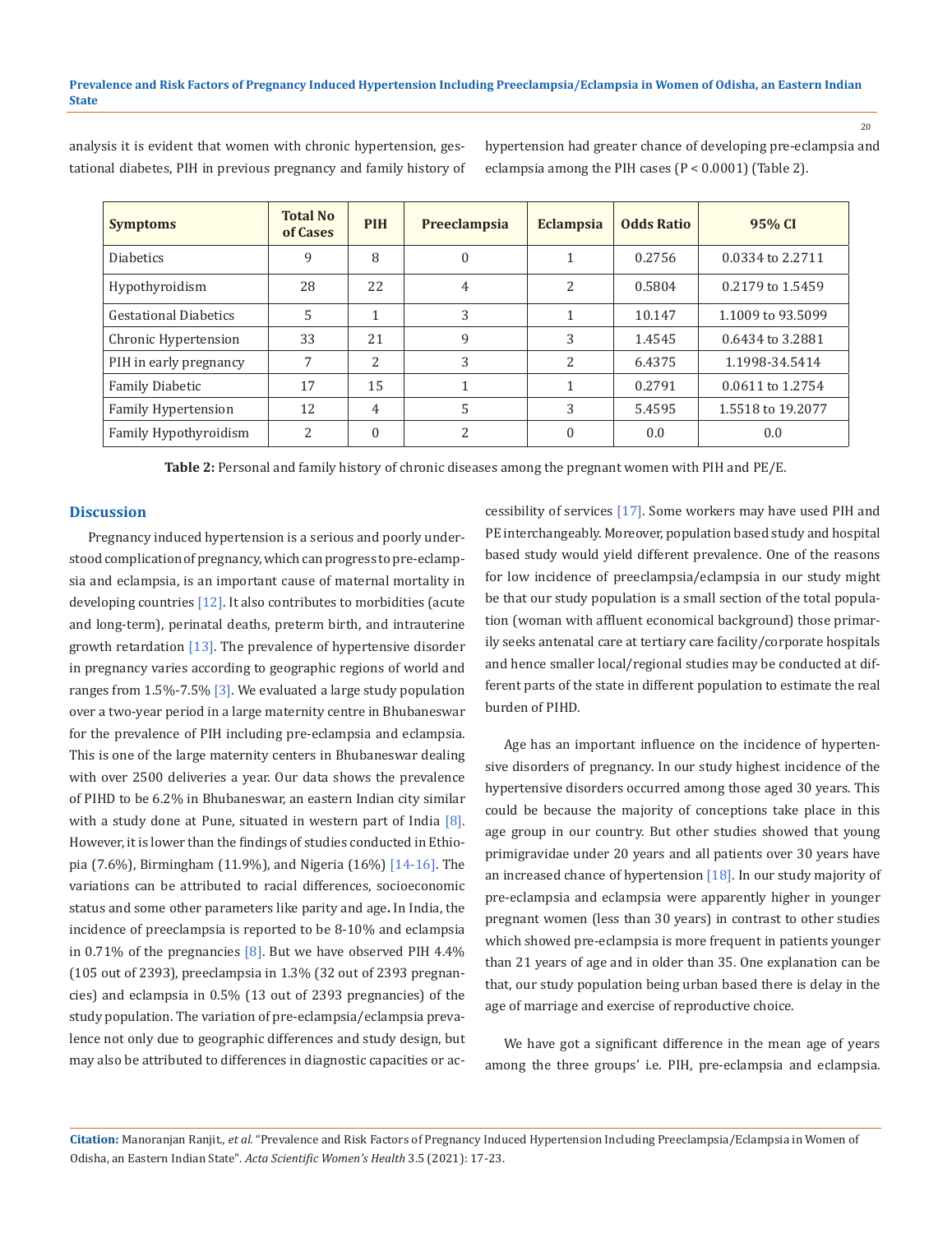However eclampsia was observed in women having lower age group which is supported by other studies [17]. Though there is no significant difference in systolic blood pressure which may be due to small sample size still a significant high level of diastolic pressure was observed in women having pre-eclampsia/eclampsia. Mean gestational age was lower in pre-eclampsia and eclampsia cases because delivery is recommended for all women with severe pre-eclampsia no later than 34 weeks gestation [13]. However delivery is typically recommended for women who develop preeclampsia, regardless of disease severity [19]. The birth weight of the infant was significantly lower in pre-eeclmpsia and eclampsia cases as compared to PIH cases and cases without PIH. Similarly higher rate of infant death was observed in pre-eclampsia and eclampsia cases as compared to PIH and non PIH cases. These findings support previous findings that pre-eclampsia and eclampsia poses higher risk for perinatal death, preterm birth and low birth weight [17]. A population-based study from the British Columbia Perinatal Database found that neonatal mortality (deaths among infants 0-27 days' chronological age) and infant mortality (death among infants 0-364 days' chronological age) was 5.5 and 3.5 times greater in the late-preterm group, respectively [20].

The women having PIH, pre-eclampsia and eclampsia showed a number of features but oedema, pallor, pain in lower abdomen were the most common clinical features among these cases. Besides this severe headache, blurry vision, epigastric pain, signs and symptoms of liver disease (nausea and/or vomiting with abdominal pain), rise in liver enzymes, HELP syndrome and also high blood pressure were observed among the study population.

Women having family history of hypertension had more chance of developing hypertensive disorder in our population. This finding is at par with the findings in pregnant women of Brazil, Sudan, Uganda and Thailand  $[21-24]$ . This warrants studies on genetic factors responsible for predisposing women to an increase risk of preeclampsia. Our study also reveals that women with hypertension before pregnancy, PIH in previous pregnancy and gestational diabetes have higher chance of developing PIH. This was in concordance with the researches done in France, Nigeria and Northeast Ethiopia [16,25,26]. Since all the above risk factors can be identified during antenatal check-ups, risk screening and the referral of higher-risk pregnancies for more intensive care at the check-up stage could help reduce the incidence of pre-eclampsia/eclampsia or its adverse outcomes. Ongoing evidence suggests that various

adult disease states (hypertension, obesity, diabetes) may begin during foetal development, and the insults from pre-eclampsia exposure accrued during sensitive periods of development may predispose an individual to an increased risk of disease in adulthood. This is supported by the epidemiological investigation that showed infants exposed to pre-eclampsia during gestation are associated with an increased risk of diabetes and cardiovascular morbidity in adulthood [27], thereby posing a daunting challenge within the context of double burden and limited resources in the developing world [28]. This study has several limitations. First, being a hospital-based record analysis, the findings may not be generalizable to the broader population, especially in settings where institutional delivery rates are low. Second, there are potential biases and errors arising from the dataset. Because the study was not originally designed to detect PIH, pre-eclampsia/eclampsia and its outcomes or to screen for risk factors, under diagnoses or likelier detection of more clinically evident cases could have transpired. Lastly, infant mortality in our study only includes intra hospital deaths, and the inability to capture post-discharge mortality implies that our results could be underestimated. Interpretation of results should thus consider all the above limitations.

21

#### **Conclusion**

The present study reveals the incidence of pre-eclampsia/eclampsia to be 30% among the pregnant women having hypertensive disorder of pregnancy and is associated with low birth weight and infant death. So it needs to be prioritised in reducing maternal and infant mortality in this state reporting high MMR/IMR. Chronic hypertension, gestational diabetes, family history of hypertension and PIH in earlier pregnancy, was the highest risk factors for developing PE/E. Therefore precise blood pressure measurement before and during pregnancy can serve as a good indicator of pregnancy outcome. However large cross sectional study may be undertaken to estimate the exact burden of hypertensive disorders during pregnancy and their consequences so as to develop an appropriate strategy for prevention and timely management of the disorders at antenatal care visits. Implementation of effective interventions like pre conception counselling of pregnant women's health seeking behaviour would provide a chance to diagnose preeclampsia as early as possible that improve maternal and child health status.

#### **Acknowledgements**

The authors wish to acknowledge the Director, ICMR-Regional Medical Research Centre, Bhubaneswar and Medical Superinten-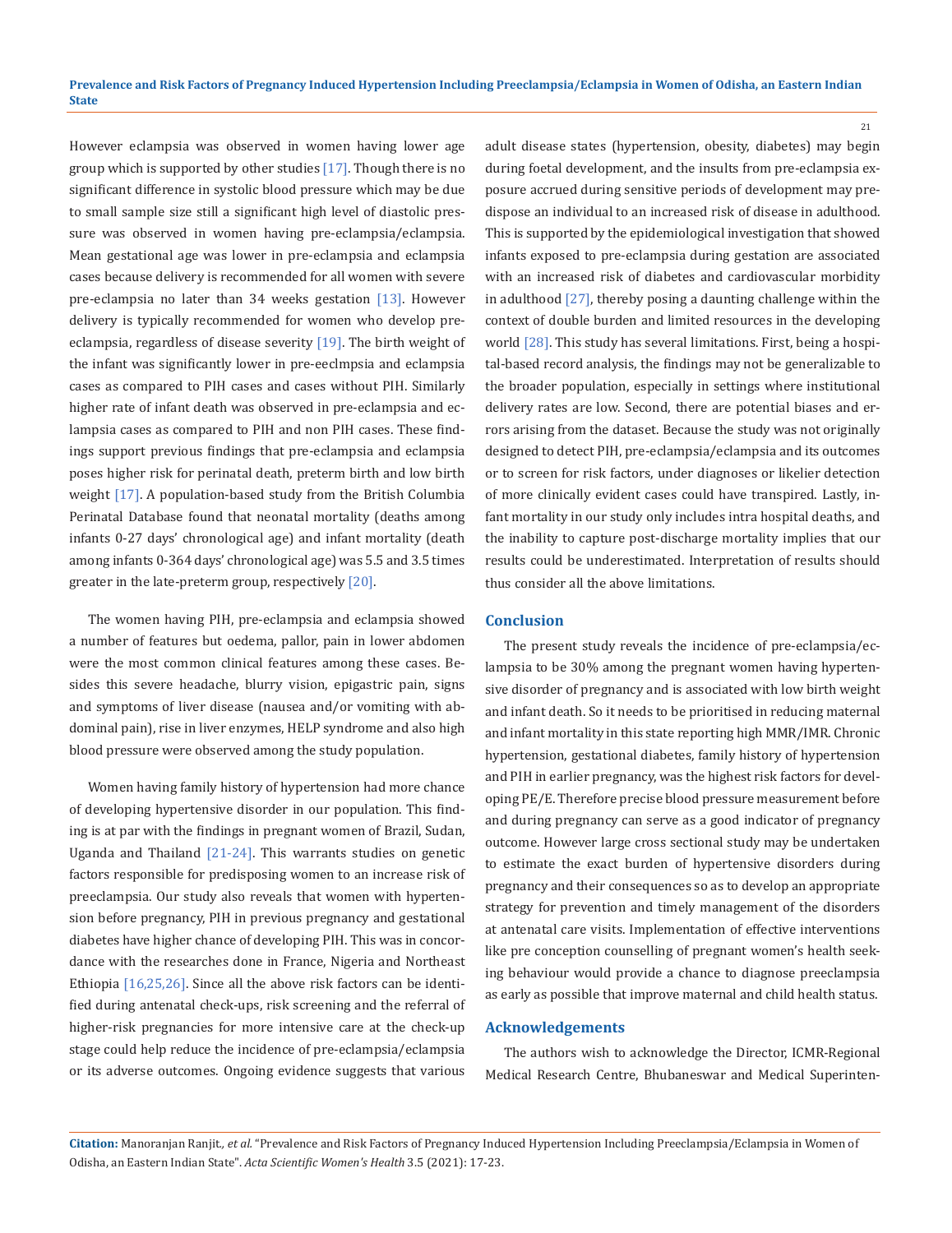dent, Kalinga Institute of Medical Sciences (KIMS), KIIT University, Bhubaneswar for taking interest and providing all the necessary facilities to conduct this research. Help rendered by the staff of the medical record room of KIMS Hospital during retrieval of the medical record of the patients is thankfully acknowledged

## **Conflict of Interest**

The author(s) declared no potential conflicts of interest with respect to the research, authorship, and/or publication of this article.

## **Bibliography**

- 1. Beltran AJ., *et al*[. "Associations of Meteorology with Adverse](https://pubmed.ncbi.nlm.nih.gov/24362545/)  [Pregnancy Outcomes: A Systematic Review of Preeclampsia,](https://pubmed.ncbi.nlm.nih.gov/24362545/)  Preterm Birth and Birth Weight ". *[International Journal of Envi](https://pubmed.ncbi.nlm.nih.gov/24362545/)[ronmental Research and Public Health](https://pubmed.ncbi.nlm.nih.gov/24362545/)* 11 (2014): 91-172.
- 2. Kharaghani R., *et al*[. "Prevalence of preeclampsia and eclamp](https://pubmed.ncbi.nlm.nih.gov/26702751/)sia in Iran". *[Archives of Iranian Medicine](https://pubmed.ncbi.nlm.nih.gov/26702751/)* 19 (2016): 64-71.
- 3. [WHO, UNICEF, UNFPA, The World Bank, UN Population Divi](http://apps.who.int/iris/bitstream/10665/112682/2/9789241507226_eng.pdf?ua=1)[sion. Trends in maternal mortality: 1990 to 2013. In: WHO,](http://apps.who.int/iris/bitstream/10665/112682/2/9789241507226_eng.pdf?ua=1)  [UNICEF, UNFPA, The World Bank, UN Population Division](http://apps.who.int/iris/bitstream/10665/112682/2/9789241507226_eng.pdf?ua=1)  [\(2013\).](http://apps.who.int/iris/bitstream/10665/112682/2/9789241507226_eng.pdf?ua=1)
- 4. Atallah AN., *et al*[. "Calcium supplementation during pregnancy](https://pubmed.ncbi.nlm.nih.gov/11869587/)  [for preventing hypertensive disorders and related problems".](https://pubmed.ncbi.nlm.nih.gov/11869587/)  *[Cochrane Database System Review](https://pubmed.ncbi.nlm.nih.gov/11869587/)* 19.3 (2006): CD001059.
- 5. Cripe S., *et al*[. "Perinatal Outcomes of Southeast Asians with](https://pubmed.ncbi.nlm.nih.gov/22002706/)  [Pregnancies Complicated by Gestational Diabetes Mellitus or](https://pubmed.ncbi.nlm.nih.gov/22002706/)  Preeclampsia". *[Journal of Immigrant and Minority Health](https://pubmed.ncbi.nlm.nih.gov/22002706/)* 14 [\(2012\): 747-753.](https://pubmed.ncbi.nlm.nih.gov/22002706/)
- 6. Buga GAB., *et al*. "Pre-elampsia predisposes for hypertensive Diseases in next pregnancy". *East African Medical Journal* 76.4 (1999): 191-198.
- 7. [Office of the Registrar General, India, Ministry of Home Affairs,](http://censusindia.gov.in/vital_statistics/SRS_Bulletins/SRS%20Bulletin%20-Sepetember%2014)  [Govt. of India, Sample Registration System \(SRS\) Statistical Re](http://censusindia.gov.in/vital_statistics/SRS_Bulletins/SRS%20Bulletin%20-Sepetember%2014)[port: Maternal and Infant Mortality \(2013\).](http://censusindia.gov.in/vital_statistics/SRS_Bulletins/SRS%20Bulletin%20-Sepetember%2014)
- 8. Sajith M., *et al*[. "Incidence of pregnancy induced hypertension](https://www.ijpsr.info/docs/IJPSR14-05-04-002.pdf)  [and prescription pattern of antihypertensive drugs in preg](https://www.ijpsr.info/docs/IJPSR14-05-04-002.pdf)nancy". *[International Journal of Pharmaceutical Sciences and](https://www.ijpsr.info/docs/IJPSR14-05-04-002.pdf)  Research* [5.4 \(2014\): 163-170.](https://www.ijpsr.info/docs/IJPSR14-05-04-002.pdf)
- 9. Roberts JM., *et al*[. "Recent insights into the pathogenesis of](https://pubmed.ncbi.nlm.nih.gov/12061851/)  pre-eclampsia". *Placenta* [23 \(2002\): 359-372.](https://pubmed.ncbi.nlm.nih.gov/12061851/)
- 10. Xiao J., *et al*[. "Is ethnicity a risk factor for developing pre](https://pubmed.ncbi.nlm.nih.gov/24430700/)[eclampsia? An analysis of the prevalence of preeclampsia in](https://pubmed.ncbi.nlm.nih.gov/24430700/)  China". *[Journal of Human Hypertension](https://pubmed.ncbi.nlm.nih.gov/24430700/)* 28 (2014): 694-698.
- 11. Sahoo S., *et al*[. "Influence of language and ancestry on genetic](https://pubmed.ncbi.nlm.nih.gov/15694006/)  [structure of contiguous populations: A microsatellite based](https://pubmed.ncbi.nlm.nih.gov/15694006/)  [study on populations of Orissa".](https://pubmed.ncbi.nlm.nih.gov/15694006/) *BMC Genetics* 6 (2005): 4.
- 12. Cisse CT., *et al*[. "Preeclampsia: current aspects of physiopa](https://pubmed.ncbi.nlm.nih.gov/15776611/)[thology, clinic and treatment".](https://pubmed.ncbi.nlm.nih.gov/15776611/) *Dakar Medica* 49.3 (2004): 152- [161.](https://pubmed.ncbi.nlm.nih.gov/15776611/)
- 13. Sibai B. "Pre-eclampsia". *Lancet* [365.9461 \(2005\): 785-799.](https://pubmed.ncbi.nlm.nih.gov/15733721/)
- 14. Wolde Z., *et al*[. "Hypertensive disorders of pregnancy in Jimma](https://pubmed.ncbi.nlm.nih.gov/22434994/)  University specialized hospital". *[Ethiopian Journal of Health](https://pubmed.ncbi.nlm.nih.gov/22434994/)  Sciences* [21.3 \(2011\): 47.](https://pubmed.ncbi.nlm.nih.gov/22434994/)
- 15. Direkvand-Moghadam A., *et al*[. "Predictive factors for pre](https://pubmed.ncbi.nlm.nih.gov/23198281/)[eclampsia in pregnant women: aunvariate and multivariate](https://pubmed.ncbi.nlm.nih.gov/23198281/)  logistic regression analysis". *[Acta Biochimica Polonica](https://pubmed.ncbi.nlm.nih.gov/23198281/)* 59.4 [\(2012\): 673-677.](https://pubmed.ncbi.nlm.nih.gov/23198281/)
- 16. Guerrier G., *et al*[. "Factors associated with severe preeclamp](https://pubmed.ncbi.nlm.nih.gov/23983493/)[sia andeclampsia in Jahun, Nigeria".](https://pubmed.ncbi.nlm.nih.gov/23983493/) *International Journal of Womens Health* [5 \(2013\): 509-513.](https://pubmed.ncbi.nlm.nih.gov/23983493/)
- 17. Bilano VL., *et al*[. "Risk Factors of Pre-Eclampsia/Eclampsia and](https://pubmed.ncbi.nlm.nih.gov/24657964/)  [Its Adverse Outcomes in Low- and Middle-Income Countries:](https://pubmed.ncbi.nlm.nih.gov/24657964/)  [A WHO Secondary Analysis".](https://pubmed.ncbi.nlm.nih.gov/24657964/) *PLoS ONE* 9.3 (2014): 91198.
- 18. Zibaeenazhad MJ., *et al*[. "The prevalence of hypertensive disor](https://www.researchgate.net/publication/265244873_The_Prevalence_of_Hypertensive_Disorders_of_Pregnancy_in_Shiraz_Southern_Iran)[ders of pregnancy in Shiraz, Southern Iran".](https://www.researchgate.net/publication/265244873_The_Prevalence_of_Hypertensive_Disorders_of_Pregnancy_in_Shiraz_Southern_Iran) *Iranian Cardiovas[cular Research Journal](https://www.researchgate.net/publication/265244873_The_Prevalence_of_Hypertensive_Disorders_of_Pregnancy_in_Shiraz_Southern_Iran)* 4 (2010): 169-172.
- 19. Barton JR., *et al*[. "Mild gestational hypertension remote from](https://pubmed.ncbi.nlm.nih.gov/11303208/)  term: progression and outcome". *[American Journal of Obstet](https://pubmed.ncbi.nlm.nih.gov/11303208/)[rics and Gynecology](https://pubmed.ncbi.nlm.nih.gov/11303208/)* 184.5 (2001): 979-983.
- 20. Khashu M., *et al*[. "Perinatal outcomes associated with preterm](https://pubmed.ncbi.nlm.nih.gov/19117868/)  [birth at 33 to 36weeks' gestation: a population-based cohort](https://pubmed.ncbi.nlm.nih.gov/19117868/)  study". *Pediatrics* [123.1 \(2009\): 109-113.](https://pubmed.ncbi.nlm.nih.gov/19117868/)
- 21. Dalmaz CA., *et al*[. "Risk factors for hypertensive disorders of](https://pubmed.ncbi.nlm.nih.gov/22249551/)  pregnancy in southern Brazil". *[Revista da Associacao Medica](https://pubmed.ncbi.nlm.nih.gov/22249551/)  Brasileira* [57.6 \(2011\): 692-696.](https://pubmed.ncbi.nlm.nih.gov/22249551/)
- 22. Adam I., *et al*[. "Malaria and pre-eclampsia in an area with un](https://pubmed.ncbi.nlm.nih.gov/21899731/)[stable malaria transmission in Central Sudan".](https://pubmed.ncbi.nlm.nih.gov/21899731/) *Malaria Journal* [10 \(2011\): 258.](https://pubmed.ncbi.nlm.nih.gov/21899731/)

**Citation:** Manoranjan Ranjit*., et al.* "Prevalence and Risk Factors of Pregnancy Induced Hypertension Including Preeclampsia/Eclampsia in Women of Odisha, an Eastern Indian State". *Acta Scientific Women's Health* 3.5 (2021): 17-23.

22